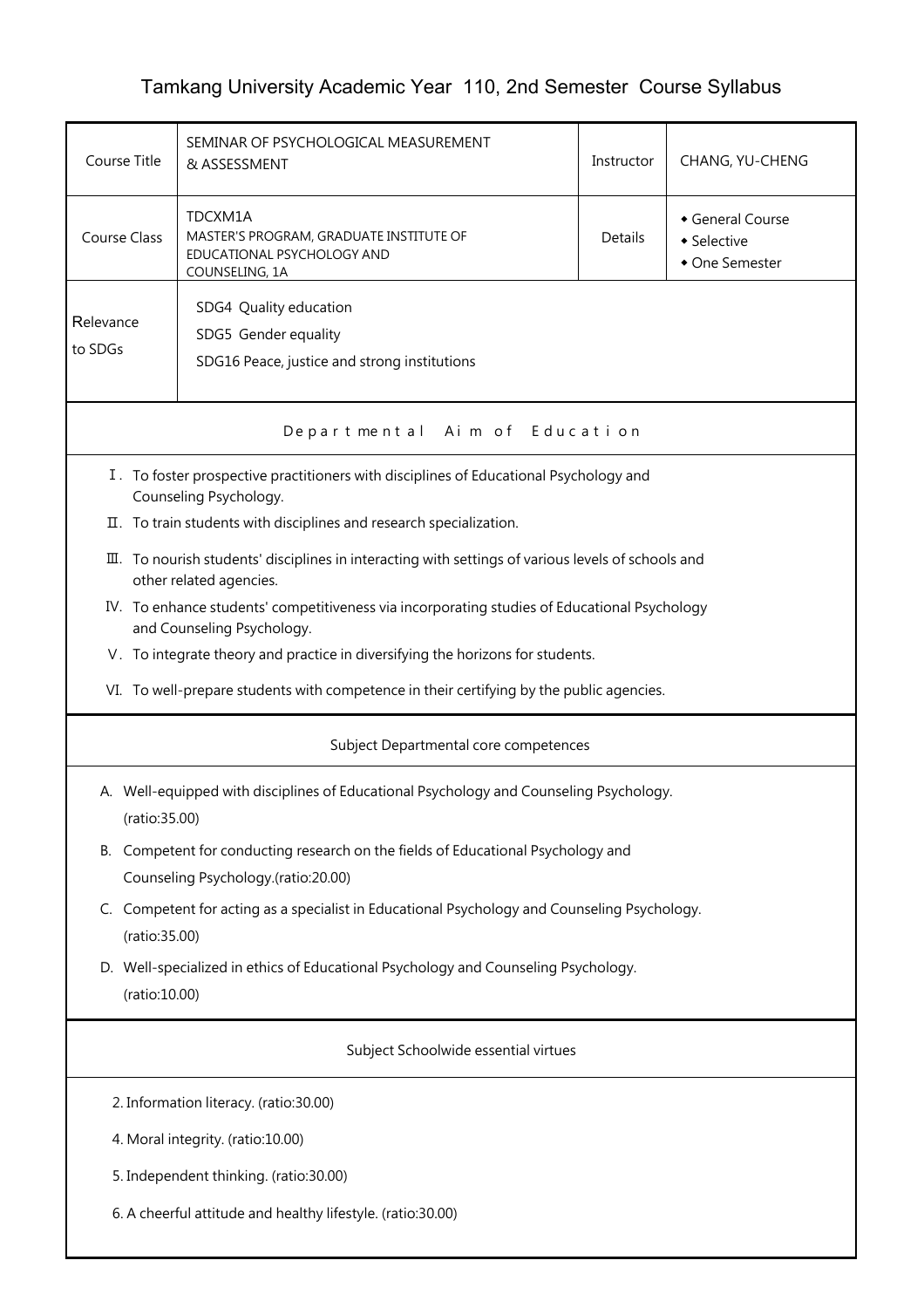|                                                                                                                                                                                                                                                                                                                                                                                                                                                                           | Course<br>Introduction        |                                                                                                                                                                                          |                          | This course introduces the theory and tools of psychology assessment, and learn<br>the techniques for assessing assessment capabilities and reports writing. |                                                                                                                                                      |  |  |
|---------------------------------------------------------------------------------------------------------------------------------------------------------------------------------------------------------------------------------------------------------------------------------------------------------------------------------------------------------------------------------------------------------------------------------------------------------------------------|-------------------------------|------------------------------------------------------------------------------------------------------------------------------------------------------------------------------------------|--------------------------|--------------------------------------------------------------------------------------------------------------------------------------------------------------|------------------------------------------------------------------------------------------------------------------------------------------------------|--|--|
| The correspondences between the course's instructional objectives and the cognitive, affective,<br>and psychomotor objectives.<br>Differentiate the various objective methods among the cognitive, affective and psychomotor                                                                                                                                                                                                                                              |                               |                                                                                                                                                                                          |                          |                                                                                                                                                              |                                                                                                                                                      |  |  |
| domains of the course's instructional objectives.<br>I. Cognitive: Emphasis upon the study of various kinds of knowledge in the cognition of<br>the course's veracity, conception, procedures, outcomes, etc.<br>II. Affective: Emphasis upon the study of various kinds of knowledge in the course's appeal,<br>morals, attitude, conviction, values, etc.<br>III. Psychomotor: Emphasis upon the study of the course's physical activity and technical<br>manipulation. |                               |                                                                                                                                                                                          |                          |                                                                                                                                                              |                                                                                                                                                      |  |  |
| No.                                                                                                                                                                                                                                                                                                                                                                                                                                                                       |                               | <b>Teaching Objectives</b><br>objective methods                                                                                                                                          |                          |                                                                                                                                                              |                                                                                                                                                      |  |  |
| $\mathbf{1}$                                                                                                                                                                                                                                                                                                                                                                                                                                                              | assessment                    | 1. Learn to choose appropriate psychological tests and theories for<br>Psychomotor<br>2. Learn to write assessment reports<br>3. Learn interview techniques for psychological assessment |                          |                                                                                                                                                              |                                                                                                                                                      |  |  |
|                                                                                                                                                                                                                                                                                                                                                                                                                                                                           |                               |                                                                                                                                                                                          |                          | The correspondences of teaching objectives : core competences, essential virtues, teaching methods, and assessment                                           |                                                                                                                                                      |  |  |
| No.                                                                                                                                                                                                                                                                                                                                                                                                                                                                       | Core Competences              |                                                                                                                                                                                          | <b>Essential Virtues</b> | <b>Teaching Methods</b>                                                                                                                                      | Assessment                                                                                                                                           |  |  |
| 1                                                                                                                                                                                                                                                                                                                                                                                                                                                                         | <b>ABCD</b>                   |                                                                                                                                                                                          | 2456                     | Lecture, Discussion, Publication,<br>Practicum, Experience                                                                                                   | Testing, Study<br>Assignments,<br>Discussion(including<br>classroom and online),<br>Report(including oral and<br>written), Activity<br>Participation |  |  |
|                                                                                                                                                                                                                                                                                                                                                                                                                                                                           |                               |                                                                                                                                                                                          |                          | Course Schedule                                                                                                                                              |                                                                                                                                                      |  |  |
| Week                                                                                                                                                                                                                                                                                                                                                                                                                                                                      | Date                          |                                                                                                                                                                                          |                          | <b>Course Contents</b>                                                                                                                                       | Note                                                                                                                                                 |  |  |
| 1                                                                                                                                                                                                                                                                                                                                                                                                                                                                         | $111/02/21 \sim$<br>111/02/25 | The basic concept of psychological assessment                                                                                                                                            |                          |                                                                                                                                                              |                                                                                                                                                      |  |  |
| 2                                                                                                                                                                                                                                                                                                                                                                                                                                                                         | $111/02/28 \sim$<br>111/03/04 | Statistics, Reliability and Validity of Psychological Tests                                                                                                                              |                          |                                                                                                                                                              |                                                                                                                                                      |  |  |
|                                                                                                                                                                                                                                                                                                                                                                                                                                                                           |                               |                                                                                                                                                                                          |                          |                                                                                                                                                              |                                                                                                                                                      |  |  |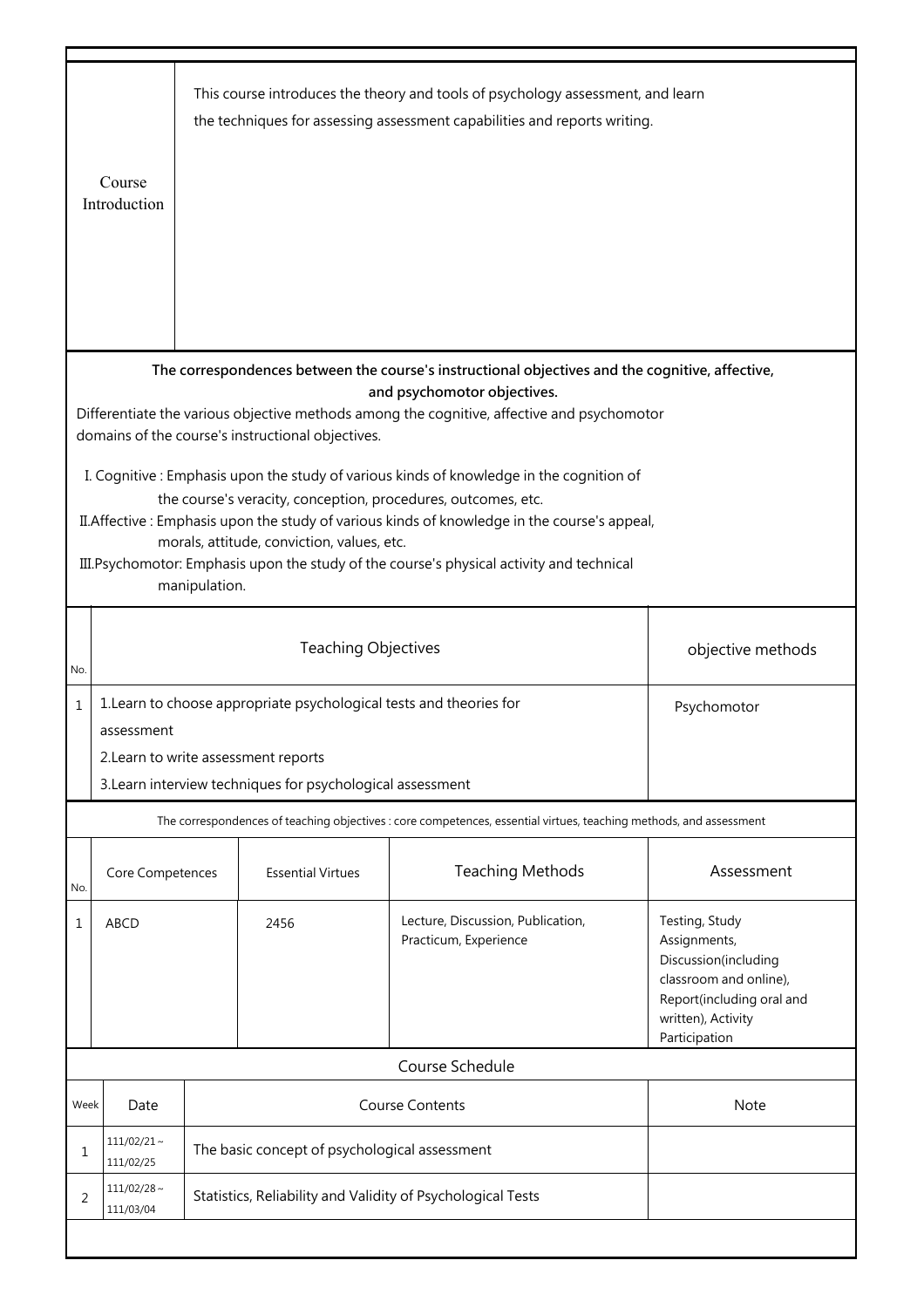| 3                                          | $111/03/07 \sim$<br>111/03/11 | Assessment tool selection                                                                                                                                                                                                                                              |  |  |
|--------------------------------------------|-------------------------------|------------------------------------------------------------------------------------------------------------------------------------------------------------------------------------------------------------------------------------------------------------------------|--|--|
| 4                                          | $111/03/14$ ~<br>111/03/18    | Initial skill and information collection                                                                                                                                                                                                                               |  |  |
| 5                                          | $111/03/21$ ~<br>111/03/25    | Behavioural assessment                                                                                                                                                                                                                                                 |  |  |
| 6                                          | $111/03/28$ ~<br>111/04/01    | Implementation and Interpretation & writing test<br>reports                                                                                                                                                                                                            |  |  |
| 7                                          | $111/04/04 \sim$<br>111/04/08 | <b>Intelligence Assessment</b>                                                                                                                                                                                                                                         |  |  |
| 8                                          | $111/04/11 \sim$<br>111/04/15 | <b>Achievement Test</b>                                                                                                                                                                                                                                                |  |  |
| 9                                          | $111/04/18$ ~<br>111/04/22    | Personality assessment 1:Lai's & Health, Personality and<br>Habit                                                                                                                                                                                                      |  |  |
| 10                                         | $111/04/25$ ~<br>111/04/29    | Personality assessment 2: TAT, RIT                                                                                                                                                                                                                                     |  |  |
| 11                                         | $111/05/02$ ~<br>111/05/06    | Personality assessment 3 : HTP                                                                                                                                                                                                                                         |  |  |
| 12                                         | $111/05/09$ ~<br>111/05/13    | Personality assessment 5: BDI-II, BAI, BBS, BHS                                                                                                                                                                                                                        |  |  |
| 13                                         | $111/05/16$ ~<br>111/05/20    | Personality assessment 6: Adult Mental Health Scale<br>(AMHS)                                                                                                                                                                                                          |  |  |
| 14                                         | $111/05/23$ ~<br>111/05/27    | Personality assessment 7: Suicide and Crisis Assessmen                                                                                                                                                                                                                 |  |  |
| 15                                         | $111/05/30$ ~<br>111/06/03    | Measurement of career assessment 1                                                                                                                                                                                                                                     |  |  |
| 16                                         | $111/06/06$ ~<br>111/06/10    | Measurement of career assessment 2                                                                                                                                                                                                                                     |  |  |
| 17                                         | $111/06/13$ ~<br>111/06/17    | Non-standardized psychological assessment methods:<br>card and qualitative assessment                                                                                                                                                                                  |  |  |
| 18                                         | $111/06/20 \sim$<br>111/06/24 | final exam                                                                                                                                                                                                                                                             |  |  |
| Requirement                                |                               | Case Report: Everyone must find a person who can practice the assessment, and practice<br>writing a complete assessment report, which contains three kinds of tests.                                                                                                   |  |  |
| <b>Teaching Facility</b>                   |                               | Computer, Projector                                                                                                                                                                                                                                                    |  |  |
| Textbooks and<br><b>Teaching Materials</b> |                               | Gary Groth-Marnat (2016). Handbook of psychological assessment. Hoboken, NJ: John<br>Wiley & Sons.<br>孫頌賢 (2016) · 諮商心理衡鑑的理論與實務 · 台北:張老師<br>黃政昌 (2020) · 心理評估 - 在諮商中的應用 (第二版) · 台北: 雙葉 ·<br>Shea(2002). The Practical Art of Suicide Assessment. John Wiley & Sons Inc |  |  |
|                                            | References                    |                                                                                                                                                                                                                                                                        |  |  |